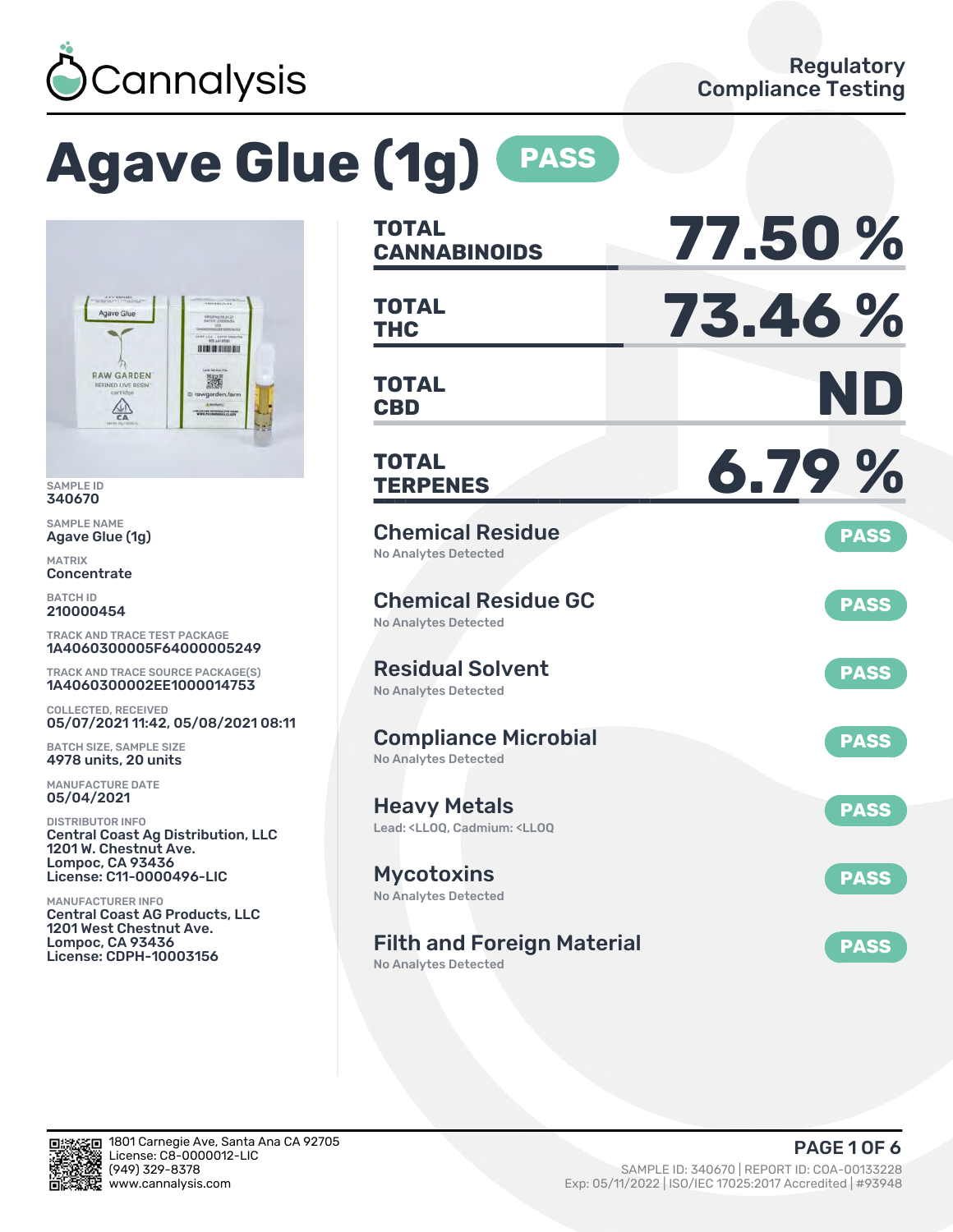

## CANNABINOID ANALYSIS

Total THC,CBD value(s) have been decarboxylated.

| TOTAL THC:          | 734.6 mg/g (73.46 %), 734.6 mg per package |
|---------------------|--------------------------------------------|
| TOTAL CBD:          | ND.                                        |
| TOTAL CANNABINOIDS: | 775.0 mg/g (77.50 %)                       |

UNIT OF MEASUREMENT: Milligrams per Gram(mg/g)

| <b>RESULT</b>        |                                                                 |                                                                         |                | <b>LOD</b>                            | <b>LLOO</b> |
|----------------------|-----------------------------------------------------------------|-------------------------------------------------------------------------|----------------|---------------------------------------|-------------|
| ND                   |                                                                 | CBDv                                                                    | <b>ND</b>      | 0.2000                                | 0.4000      |
| 734.6 mg/g (73.46 %) |                                                                 | CBGa                                                                    | <b>ND</b>      | 0.2000                                | 0.4000      |
| ND                   |                                                                 | CBG                                                                     |                | 0.2000                                | 0.4000      |
| 16.67 mg/g (1.667 %) |                                                                 | CBN                                                                     | <b>ND</b>      | 0.2000                                | 0.4000      |
| ND                   |                                                                 | CBC                                                                     | <b>ND</b>      | 0.2000                                | 0.4000      |
| ND                   |                                                                 |                                                                         |                |                                       |             |
|                      | LOD<br>0.2000<br>0.2000<br>0.2000<br>0.2000<br>0.2000<br>0.2000 | <b>LLOO</b><br>0.4000<br>0.4000<br>0.4000<br>0.4000<br>0.4000<br>0.4000 | <b>ANALYTE</b> | <b>RESULT</b><br>23.78 mg/g (2.378 %) |             |

#### ADDITIONAL INFORMATION

| Method:              | SOP-TECH-001 | Sample Prepped: 05/08/2021 12:54  | Sample Approved: 05/11/2021 08:32  |  |
|----------------------|--------------|-----------------------------------|------------------------------------|--|
| Instrument: UPLC-DAD |              | Sample Analyzed: 05/08/2021 14:04 | Prep-Analytical Batch: 29218-23468 |  |



## TERPENE ANALYSIS

| <b>TOTAL TERPENES:</b>                                                        |                                                    | 67.95 mg/g (6.795 %) |            |  |  |  |  |  |
|-------------------------------------------------------------------------------|----------------------------------------------------|----------------------|------------|--|--|--|--|--|
| UNIT OF MEASUREMENT:                                                          | Milligrams per Gram(mg/g)                          |                      |            |  |  |  |  |  |
| <b>ANALYTE</b>                                                                | <b>RESULT</b>                                      | <b>LOD</b>           | <b>LLO</b> |  |  |  |  |  |
| 3-Carene                                                                      | <b>ND</b>                                          | 1.000                | 2.50       |  |  |  |  |  |
| Alpha cedrene                                                                 | <b>ND</b>                                          | 1.000                | 2.50       |  |  |  |  |  |
| Alpha pinene                                                                  | 1.469 mg/g $(0.1469\%)$                            | 0.1000               | 1.00       |  |  |  |  |  |
| Alpha terpineol                                                               | <lloo< td=""><td>0.3260</td><td>0.65</td></lloo<>  | 0.3260               | 0.65       |  |  |  |  |  |
| Beta myrcene                                                                  | 15.73 mg/g (1.573 %)                               | 0.5000               | 1.00       |  |  |  |  |  |
| Borneol                                                                       | <b>ND</b>                                          | 1.000                | 2.50       |  |  |  |  |  |
| Camphor                                                                       | <b>ND</b>                                          | 0.1000               | 0.50       |  |  |  |  |  |
| Cedrol                                                                        | <b>ND</b>                                          | 0.5000               | 1.00       |  |  |  |  |  |
| Cis nerolidol                                                                 | <b>ND</b>                                          | 2.500                | 5.00       |  |  |  |  |  |
| Fenchol                                                                       | <lloo< td=""><td>0.5000</td><td>1.00</td></lloo<>  | 0.5000               | 1.00       |  |  |  |  |  |
| Gamma terpinene                                                               | $<$ LLOO                                           | 0.1000               | 0.50       |  |  |  |  |  |
| Geranyl acetate                                                               | ND                                                 | 0.1000               | 0.50       |  |  |  |  |  |
| Isoborneol                                                                    | <b>ND</b>                                          | 0.5000               | 1.00       |  |  |  |  |  |
| Limonene                                                                      | 13.57 mg/g (1.357 %)                               | 0.5000               | 2.50       |  |  |  |  |  |
| Menthol                                                                       | <b>ND</b>                                          | 1.000                | 2.50       |  |  |  |  |  |
| Ocimene <sub>2</sub>                                                          | <lloo< td=""><td>0.3450</td><td>1.72!</td></lloo<> | 0.3450               | 1.72!      |  |  |  |  |  |
| P-mentha-1,5-diene <ll0q< td=""><td></td><td>0.5000</td><td>1.00</td></ll0q<> |                                                    | 0.5000               | 1.00       |  |  |  |  |  |
| Sabinene                                                                      | <b>ND</b>                                          | 0.5000               | 1.00       |  |  |  |  |  |
| Trans beta farnesene ND                                                       |                                                    | 2.500                | 5.00       |  |  |  |  |  |
| Trans nerolidol                                                               | <b>ND</b>                                          | 0.5000               | 2.50       |  |  |  |  |  |
|                                                                               |                                                    |                      |            |  |  |  |  |  |

| <b>ANALYTE</b>                                                                                                                                  | <b>RESULT</b>                                                                                                                             | <b>LOD</b> | <b>LLOQ</b> | <b>ANALYTE</b>      | <b>RESULT</b>                                       | <b>LOD</b> | <b>LLOQ</b> |
|-------------------------------------------------------------------------------------------------------------------------------------------------|-------------------------------------------------------------------------------------------------------------------------------------------|------------|-------------|---------------------|-----------------------------------------------------|------------|-------------|
| 3-Carene                                                                                                                                        | <b>ND</b>                                                                                                                                 | 1.000      | 2.500       | Alpha bisabolol     | <ll0q< td=""><td>0.1000</td><td>0.5000</td></ll0q<> | 0.1000     | 0.5000      |
| Alpha cedrene                                                                                                                                   | <b>ND</b>                                                                                                                                 | 1.000      | 2.500       | Alpha humulene      | 1.362 mg/g $(0.1362\%)$                             | 0.5000     | 1.000       |
| Alpha pinene                                                                                                                                    | 1.469 mg/g (0.1469 %)                                                                                                                     | 0.1000     | 1.000       | Alpha terpinene     | <b>ND</b>                                           | 0.5000     | 1.000       |
| Alpha terpineol                                                                                                                                 | <lloq< td=""><td>0.3260</td><td>0.6520</td><td>Beta caryophyllene</td><td>7.025 mg/g (0.7025 %)</td><td>0.5000</td><td>1.000</td></lloq<> | 0.3260     | 0.6520      | Beta caryophyllene  | 7.025 mg/g (0.7025 %)                               | 0.5000     | 1.000       |
| Beta myrcene                                                                                                                                    | 15.73 mg/g (1.573 %)                                                                                                                      | 0.5000     | 1.000       | Beta pinene         | 2.659 mg/g $(0.2659\%)$                             | 0.6070     | 1.214       |
| Borneol                                                                                                                                         | <b>ND</b>                                                                                                                                 | 1.000      | 2.500       | Camphene            | <b>ND</b>                                           | 0.5000     | 1.000       |
| Camphor                                                                                                                                         | <b>ND</b>                                                                                                                                 | 0.1000     | 0.5000      | Caryophyllene oxide | <b>ND</b>                                           | 0.5000     | 2.500       |
| Cedrol                                                                                                                                          | <b>ND</b>                                                                                                                                 | 0.5000     | 1.000       | Cis geraniol        | <b>ND</b>                                           | 1.000      | 2.500       |
| Cis nerolidol                                                                                                                                   | <b>ND</b>                                                                                                                                 | 2.500      | 5.000       | Eucalyptol          | <b>ND</b>                                           | 0.1000     | 0.5000      |
| Fenchol                                                                                                                                         | <lloq< td=""><td>0.5000</td><td>1.000</td><td>Fenchone</td><td><b>ND</b></td><td>0.1000</td><td>0.5000</td></lloq<>                       | 0.5000     | 1.000       | Fenchone            | <b>ND</b>                                           | 0.1000     | 0.5000      |
| Gamma terpinene                                                                                                                                 | <lloq< td=""><td>0.1000</td><td>0.5000</td><td>Gamma terpineol</td><td><b>ND</b></td><td>0.2090</td><td>0.5230</td></lloq<>               | 0.1000     | 0.5000      | Gamma terpineol     | <b>ND</b>                                           | 0.2090     | 0.5230      |
| Geranyl acetate                                                                                                                                 | <b>ND</b>                                                                                                                                 | 0.1000     | 0.5000      | Guaiol              | <b>ND</b>                                           | 2.500      | 5.000       |
| Isoborneol                                                                                                                                      | <b>ND</b>                                                                                                                                 | 0.5000     | 1.000       | Isopulegol          | <b>ND</b>                                           | 2.500      | 5.000       |
| Limonene                                                                                                                                        | 13.57 mg/g (1.357 %)                                                                                                                      | 0.5000     | 2.500       | Linalool            | 1.324 mg/g $(0.1324\%)$                             | 0.5000     | 1.000       |
| Menthol                                                                                                                                         | <b>ND</b>                                                                                                                                 | 1.000      | 2.500       | Ocimene 1           | <b>ND</b>                                           | 0.1550     | 0.3100      |
| Ocimene 2                                                                                                                                       | <lloq< td=""><td>0.3450</td><td>1.725</td><td>P-cymene</td><td><b>ND</b></td><td>0.5230</td><td>1.045</td></lloq<>                        | 0.3450     | 1.725       | P-cymene            | <b>ND</b>                                           | 0.5230     | 1.045       |
| P-mentha-1,5-diene <lloq< td=""><td></td><td>0.5000</td><td>1.000</td><td>Pulegone</td><td><b>ND</b></td><td>0.1000</td><td>0.5000</td></lloq<> |                                                                                                                                           | 0.5000     | 1.000       | Pulegone            | <b>ND</b>                                           | 0.1000     | 0.5000      |
| Sabinene                                                                                                                                        | <b>ND</b>                                                                                                                                 | 0.5000     | 1.000       | Terpinolene         | 24.82 mg/g (2.482 %)                                | 0.1000     | 0.5000      |
| Trans beta farnesene ND                                                                                                                         |                                                                                                                                           | 2.500      | 5.000       | Trans geraniol      | <b>ND</b>                                           | 0.5000     | 2.500       |
| Trans nerolidol                                                                                                                                 | <b>ND</b>                                                                                                                                 | 0.5000     | 2.500       | Valencene           | <b>ND</b>                                           | 0.5000     | 1.000       |
|                                                                                                                                                 |                                                                                                                                           |            |             |                     |                                                     |            |             |

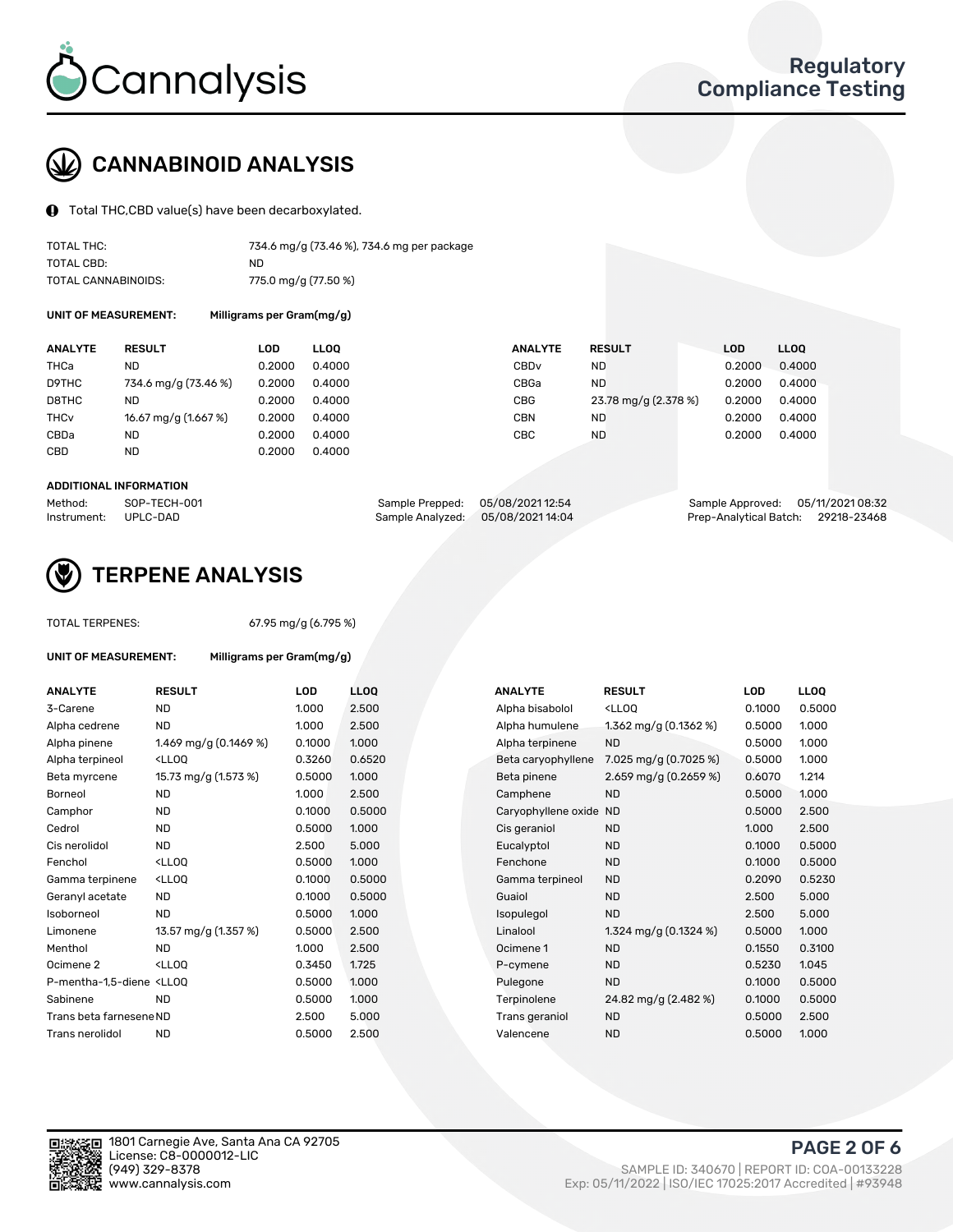

## Regulatory Compliance Testing

#### ADDITIONAL INFORMATION

Method: SOP-TECH-027 Sample Prepped: 05/10/2021 15:04 Sample Approved: 05/11/2021 11:55 Prep-Analytical Batch: 29254-23495



CHEMICAL RESIDUE ANALYSIS PASS

UNIT OF MEASUREMENT: Micrograms per Gram(ug/g)

| <b>ANALYTE</b>    | <b>RESULT</b> | LOD    | LL <sub>OO</sub> | <b>ACTION LEVEL</b> |      | <b>ANALYTE</b>      | <b>RESULT</b> | LOD    | <b>LLOO</b> | <b>ACTION LEVEL</b> |      |
|-------------------|---------------|--------|------------------|---------------------|------|---------------------|---------------|--------|-------------|---------------------|------|
| Abamectin         | <b>ND</b>     | 0.0200 | 0.0400           | 0.1000              | Pass | Acephate            | <b>ND</b>     | 0.0200 | 0.0400      | 0.1000              | Pass |
| Acequinocyl       | <b>ND</b>     | 0.0200 | 0.0400           | 0.1000              | Pass | Acetamiprid         | <b>ND</b>     | 0.0200 | 0.0400      | 0.1000              | Pass |
| Aldicarb          | <b>ND</b>     | 0.0200 | 0.0400           | 0.0                 | Pass | Azoxystrobin        | <b>ND</b>     | 0.0200 | 0.0400      | 0.1000              | Pass |
| Bifenazate        | <b>ND</b>     | 0.0200 | 0.0400           | 0.1000              | Pass | <b>Bifenthrin</b>   | <b>ND</b>     | 0.0200 | 0.0400      | 3.000               | Pass |
| <b>Boscalid</b>   | <b>ND</b>     | 0.0200 | 0.0400           | 0.1000              | Pass | Carbaryl            | <b>ND</b>     | 0.0200 | 0.0400      | 0.5000              | Pass |
| Carbofuran        | <b>ND</b>     | 0.0200 | 0.0400           | 0.0                 | Pass | Chlorantraniliprole | <b>ND</b>     | 0.0200 | 0.0400      | 10.00               | Pass |
| Clofentezine      | <b>ND</b>     | 0.0200 | 0.0400           | 0.1000              | Pass | Coumaphos           | <b>ND</b>     | 0.0200 | 0.0400      | 0.0                 | Pass |
| Cyfluthrin        | <b>ND</b>     | 0.4000 | 1.000            | 2.000               | Pass | Cypermethrin        | <b>ND</b>     | 0.4000 | 1.000       | 1.000               | Pass |
| Daminozide        | <b>ND</b>     | 0.0200 | 0.0400           | 0.0                 | Pass | Diazinon            | <b>ND</b>     | 0.0200 | 0.0400      | 0.1000              | Pass |
| <b>Dichlorvos</b> | <b>ND</b>     | 0.0200 | 0.0400           | 0.0                 | Pass | Dimethoate          | <b>ND</b>     | 0.0200 | 0.0400      | 0.0                 | Pass |
| Dimethomorph      | <b>ND</b>     | 0.0200 | 0.0400           | 2.000               | Pass | <b>Ethoprophos</b>  | <b>ND</b>     | 0.0200 | 0.0400      | 0.0                 | Pass |
| Etofenprox        | <b>ND</b>     | 0.0200 | 0.0400           | 0.0                 | Pass | Etoxazole           | <b>ND</b>     | 0.0200 | 0.0400      | 0.1000              | Pass |
| Fenhexamid        | <b>ND</b>     | 0.0200 | 0.0400           | 0.1000              | Pass | Fenoxycarb          | <b>ND</b>     | 0.0200 | 0.0400      | 0.0                 | Pass |
| Fenpyroximate     | <b>ND</b>     | 0.0200 | 0.0400           | 0.1000              | Pass | Fipronil            | <b>ND</b>     | 0.0400 | 0.1000      | 0.0                 | Pass |
| Flonicamid        | <b>ND</b>     | 0.0200 | 0.0400           | 0.1000              | Pass | Fludioxonil         | <b>ND</b>     | 0.0200 | 0.0400      | 0.1000              | Pass |
| Hexythiazox       | <b>ND</b>     | 0.0200 | 0.0400           | 0.1000              | Pass | Imazalil            | <b>ND</b>     | 0.0200 | 0.0400      | 0.0                 | Pass |
| Imidacloprid      | <b>ND</b>     | 0.0200 | 0.0400           | 5.000               | Pass | Kresoxim methyl     | <b>ND</b>     | 0.0200 | 0.0400      | 0.1000              | Pass |
| Malathion         | <b>ND</b>     | 0.0200 | 0.0400           | 0.5000              | Pass | Metalaxyl           | <b>ND</b>     | 0.0200 | 0.0400      | 2.000               | Pass |
| Methiocarb        | <b>ND</b>     | 0.0200 | 0.0400           | 0.0                 | Pass | Methomyl            | <b>ND</b>     | 0.0200 | 0.0400      | 1.000               | Pass |
| Mevinphos         | <b>ND</b>     | 0.0200 | 0.0400           | 0.0                 | Pass | Myclobutanil        | <b>ND</b>     | 0.0200 | 0.0400      | 0.1000              | Pass |
| Naled             | <b>ND</b>     | 0.0200 | 0.0400           | 0.1000              | Pass | Oxamyl              | <b>ND</b>     | 0.0200 | 0.0400      | 0.5000              | Pass |
| Paclobutrazol     | <b>ND</b>     | 0.0200 | 0.0400           | 0.0                 | Pass | Permethrins         | <b>ND</b>     | 0.0400 | 0.1000      | 0.5000              | Pass |
| Phosmet           | <b>ND</b>     | 0.0200 | 0.0400           | 0.1000              | Pass | Piperonyl butoxide  | <b>ND</b>     | 0.0200 | 0.0400      | 3.000               | Pass |
| Prallethrin       | <b>ND</b>     | 0.0200 | 0.0400           | 0.1000              | Pass | Propiconazole       | <b>ND</b>     | 0.0200 | 0.0400      | 0.1000              | Pass |
| Propoxur          | <b>ND</b>     | 0.0200 | 0.0400           | 0.0                 | Pass | Pyrethrins          | <b>ND</b>     | 0.0200 | 0.0400      | 0.5000              | Pass |
| Pyridaben         | <b>ND</b>     | 0.0200 | 0.0400           | 0.1000              | Pass | Spinetoram          | <b>ND</b>     | 0.0200 | 0.0400      | 0.1000              | Pass |
| Spinosad          | <b>ND</b>     | 0.0300 | 0.0700           | 0.1000              | Pass | Spiromesifen        | <b>ND</b>     | 0.0200 | 0.0400      | 0.1000              | Pass |
| Spirotetramat     | <b>ND</b>     | 0.0200 | 0.0400           | 0.1000              | Pass | Spiroxamine         | <b>ND</b>     | 0.0200 | 0.0400      | 0.0                 | Pass |
| Tebuconazole      | <b>ND</b>     | 0.0200 | 0.0400           | 0.1000              | Pass | Thiacloprid         | <b>ND</b>     | 0.0200 | 0.0400      | 0.0                 | Pass |
| Thiamethoxam      | <b>ND</b>     | 0.0200 | 0.0400           | 5.000               | Pass | Trifloxystrobin     | <b>ND</b>     | 0.0200 | 0.0400      | 0.1000              | Pass |

#### ADDITIONAL INFORMATION

Method: SOP-TECH-002 Sample Prepped: 05/08/202113:34 Sample Approved: 05/10/2021 11:40<br>Instrument: LC-MS/MS Sample Analyzed: 05/08/202113:37 Prep-Analytical Batch: 29219-23466 Prep-Analytical Batch: 29219-23466

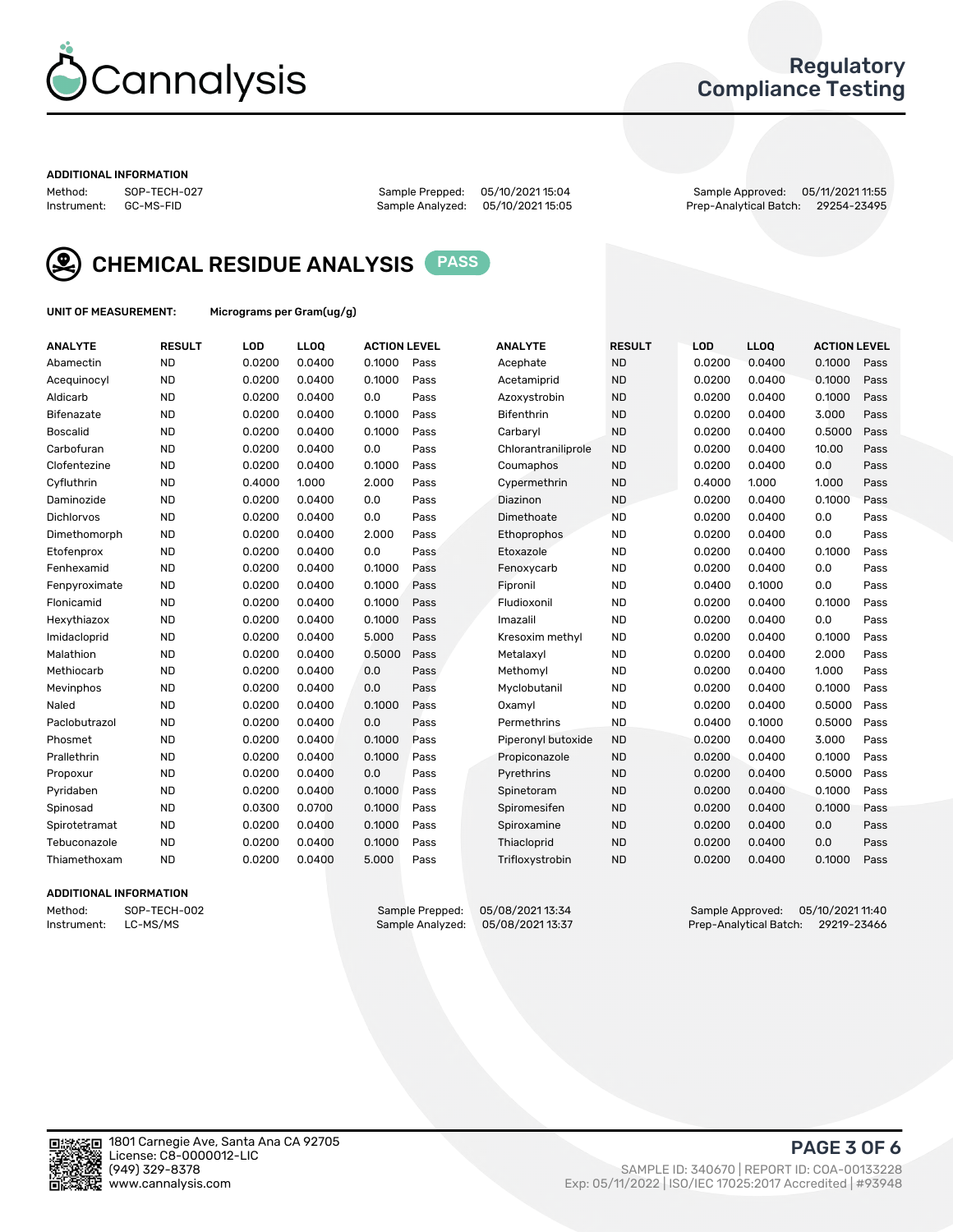

## CHEMICAL RESIDUE GC ANALYSIS PASS

| UNIT OF MEASUREMENT: | Mi |
|----------------------|----|
|                      |    |

crograms per Gram(ug/g)

| <b>ANALYTE</b>                                   | <b>RESULT</b>            | LOD    | <b>LLOO</b> | <b>ACTION LEVEL</b> |                                     | <b>ANALYTE</b>                     | <b>RESULT</b> | LOD              | <b>LLOO</b>            | <b>ACTION LEVEL</b>             |      |
|--------------------------------------------------|--------------------------|--------|-------------|---------------------|-------------------------------------|------------------------------------|---------------|------------------|------------------------|---------------------------------|------|
| Captan                                           | <b>ND</b>                | 0.1000 | 0.2000      | 0.7000              | Pass                                | Chlordane                          | <b>ND</b>     | 0.0109           | 0.0136                 | 0.0                             | Pass |
| Methyl parathion                                 | <b>ND</b>                | 0.0400 | 0.1000      | 0.0                 | Pass                                | <b>PCNB</b>                        | <b>ND</b>     | 0.0200           | 0.0400                 | 0.1000                          | Pass |
| Chlorfenapyr                                     | <b>ND</b>                | 0.0800 | 0.1000      | 0.0                 | Pass                                | Chlorpyrifos                       | <b>ND</b>     | 0.0800           | 0.1000                 | 0.0                             | Pass |
| ADDITIONAL INFORMATION<br>Method:<br>Instrument: | SOP-TECH-010<br>GC-MS/MS |        |             |                     | Sample Prepped:<br>Sample Analyzed: | 05/08/202113:34<br>05/08/202113:37 |               | Sample Approved: | Prep-Analytical Batch: | 05/10/2021 17:20<br>29220-23467 |      |

## RESIDUAL SOLVENT ANALYSIS PASS

UNIT OF MEASUREMENT: Micrograms per Gram(ug/g)

| <b>ANALYTE</b>       | <b>RESULT</b> | LOD    | <b>LLOO</b> | <b>ACTION LEVEL</b> |      | <b>ANALYTE</b>           | <b>RESULT</b> | LOD    | LLOO  | <b>ACTION LEVEL</b> |      |
|----------------------|---------------|--------|-------------|---------------------|------|--------------------------|---------------|--------|-------|---------------------|------|
| Acetone              | <b>ND</b>     | 50.00  | 100.0       | 5000                | Pass | Acetonitrile             | <b>ND</b>     | 50.00  | 100.0 | 410.0               | Pass |
| Benzene              | <b>ND</b>     | 0.5000 | 1.000       | 1.000               | Pass | <b>Butane</b>            | <b>ND</b>     | 50.00  | 100.0 | 5000                | Pass |
| Chloroform           | <b>ND</b>     | 0.5000 | 1.000       | 1.000               | Pass | Ethanol                  | <b>ND</b>     | 50.00  | 100.0 | 5000                | Pass |
| <b>Ethyl Acetate</b> | <b>ND</b>     | 50.00  | 100.0       | 5000                | Pass | <b>Ethyl Ether</b>       | <b>ND</b>     | 50.00  | 100.0 | 5000                | Pass |
| Ethylene oxide       | <b>ND</b>     | 0.5000 | 1.000       | 1.000               | Pass | Heptane                  | <b>ND</b>     | 50.00  | 100.0 | 5000                | Pass |
| Hexane               | <b>ND</b>     | 50.00  | 100.0       | 290.0               | Pass | <b>Isopropyl Alcohol</b> | <b>ND</b>     | 50.00  | 100.0 | 5000                | Pass |
| Methanol             | <b>ND</b>     | 50.00  | 100.0       | 3000                | Pass | Methylene chloride       | <b>ND</b>     | 0.5000 | 1.000 | 1.000               | Pass |
| Pentane              | <b>ND</b>     | 50.00  | 100.0       | 5000                | Pass | Propane                  | <b>ND</b>     | 50.00  | 200.0 | 5000                | Pass |
| Toluene              | <b>ND</b>     | 50.00  | 100.0       | 890.0               | Pass | Xvlenes                  | <b>ND</b>     | 50.08  | 100.0 | 2170                | Pass |
| Trichloroethylene    | <b>ND</b>     | 0.5000 | 1.000       | 1.000               | Pass | 1.2-Dichloroethane       | <b>ND</b>     | 0.5000 | 1.000 | 1.000               | Pass |

#### ADDITIONAL INFORMATION

Method: SOP-TECH-021 Sample Prepped: 05/08/2021 12:27 Sample Approved: 05/10/2021 16:55<br>Sample Analyzed: 05/08/2021 12:28 Prep-Analytical Batch: 29217-23462 Prep-Analytical Batch: 29217-23462



UNIT OF MEASUREMENT: Cycle Threshold (Ct)

| <b>ANALYTE</b> | <b>RESULT</b>                 | LOD   | <b>LLOO</b> |     | <b>ACTION LEVEL</b> | <b>ANALYTE</b>   | <b>RESULT</b> | <b>LOD</b> | <b>LLOO</b>      |                  | <b>ACTION LEVEL</b> |
|----------------|-------------------------------|-------|-------------|-----|---------------------|------------------|---------------|------------|------------------|------------------|---------------------|
| A.fumigatus    | <b>ND</b>                     | 33.00 | 0.0         | 0.0 | Pass                | A. flavus        | <b>ND</b>     | 33.00      | 0.0              | 0.0              | Pass                |
| A. niger       | <b>ND</b>                     | 33.00 | 0.0         | 0.0 | Pass                | A. terreus       | <b>ND</b>     | 33.00      | 0.0              | 0.0              | Pass                |
| <b>STEC</b>    | <b>ND</b>                     | 33.00 | 0.0         | 0.0 | Pass                | Salmonella spp   | <b>ND</b>     | 33.00      | 0.0              | 0.0              | Pass                |
|                | <b>ADDITIONAL INFORMATION</b> |       |             |     |                     |                  |               |            |                  |                  |                     |
| Method:        | SOP-TECH-016, SOP-TECH-022    |       |             |     | Sample Prepped:     | 05/10/2021 06:51 |               |            | Sample Approved: | 05/10/2021 16:27 |                     |

Instrument: qPCR Sample Analyzed: 05/10/2021 07:00 Prep-Analytical Batch: 29227-23480

PAGE 4 OF 6

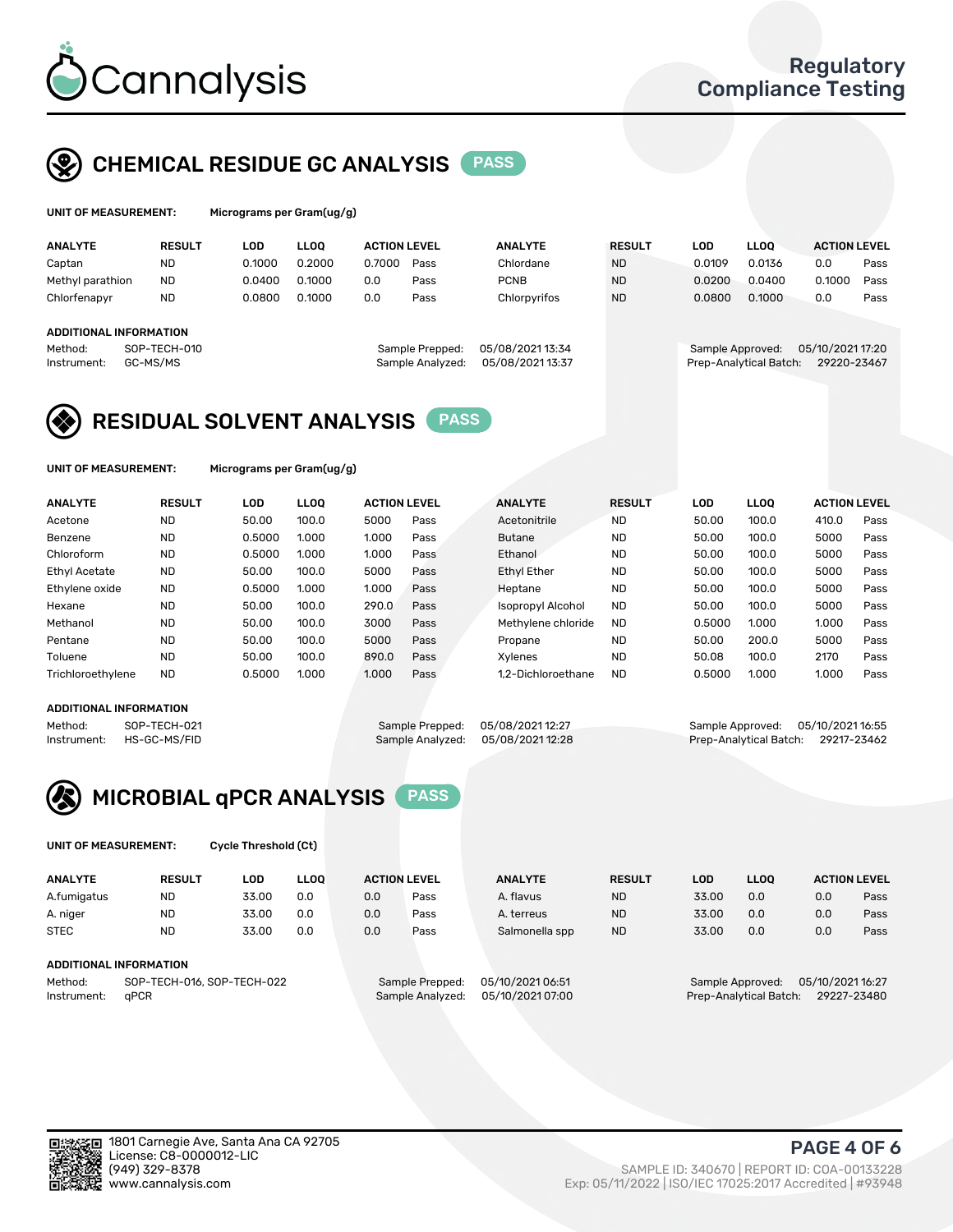



| UNIT OF MEASUREMENT:   |                                                                                                                                                                             | Micrograms per Gram(ug/g)      |             |                     |      |                |                                                                                 |                  |                        |                                 |      |
|------------------------|-----------------------------------------------------------------------------------------------------------------------------------------------------------------------------|--------------------------------|-------------|---------------------|------|----------------|---------------------------------------------------------------------------------|------------------|------------------------|---------------------------------|------|
| <b>ANALYTE</b>         | <b>RESULT</b>                                                                                                                                                               | <b>LOD</b>                     | <b>LLOO</b> | <b>ACTION LEVEL</b> |      | <b>ANALYTE</b> | <b>RESULT</b>                                                                   | <b>LOD</b>       | <b>LLOO</b>            | <b>ACTION LEVEL</b>             |      |
| Arsenic                | <b>ND</b>                                                                                                                                                                   | 0.0200                         | 0.0500      | 0.2000              | Pass | Cadmium        | <lloq< td=""><td>0.0050</td><td>0.0500</td><td>0.2000</td><td>Pass</td></lloq<> | 0.0050           | 0.0500                 | 0.2000                          | Pass |
| Lead                   | <lloo< td=""><td>0.0100</td><td>0.0500</td><td>0.5000</td><td>Pass</td><td>Mercury</td><td><b>ND</b></td><td>0.0030</td><td>0.0500</td><td>0.1000</td><td>Pass</td></lloo<> | 0.0100                         | 0.0500      | 0.5000              | Pass | Mercury        | <b>ND</b>                                                                       | 0.0030           | 0.0500                 | 0.1000                          | Pass |
| Method:<br>Instrument: | ADDITIONAL INFORMATION<br>05/08/2021 13:17<br>SOP-TECH-013<br>Sample Prepped:<br>05/08/2021 13:17<br>Sample Analyzed:<br>ICP-MS                                             |                                |             |                     |      |                |                                                                                 | Sample Approved: | Prep-Analytical Batch: | 05/10/2021 12:46<br>29216-23464 |      |
|                        | <b>MYCOTOXINS ANALYSIS</b>                                                                                                                                                  |                                |             | <b>PASS</b>         |      |                |                                                                                 |                  |                        |                                 |      |
| UNIT OF MEASUREMENT:   |                                                                                                                                                                             | Micrograms per Kilogram(ug/kg) |             |                     |      |                |                                                                                 |                  |                        |                                 |      |

| <b>ANALYTE</b>         | <b>RESULT</b> | LOD   | <b>LLOO</b> | <b>ACTION LEVEL</b> |      | <b>ANALYTE</b> | <b>RESULT</b> | LOD   | <b>LLOO</b> | <b>ACTION LEVEL</b> |      |
|------------------------|---------------|-------|-------------|---------------------|------|----------------|---------------|-------|-------------|---------------------|------|
| Aflatoxin B1           | <b>ND</b>     | 1.000 | 2.000       |                     | N/A  | Aflatoxin B2   | <b>ND</b>     | 2.000 | 5.000       |                     | N/A  |
| Aflatoxin G1           | <b>ND</b>     | 2.000 | 5.000       |                     | N/A  | Aflatoxin G2   | <b>ND</b>     | 2.000 | 5.000       |                     | N/A  |
| Total Aflatoxins       | <b>ND</b>     | 10.00 | 14.00       | 20.00               | Pass | Ochratoxin A   | <b>ND</b>     | 1.000 | 2.000       | 20.00               | Pass |
|                        |               |       |             |                     |      |                |               |       |             |                     |      |
| ADDITIONAL INFORMATION |               |       |             |                     |      |                |               |       |             |                     |      |

#### ADDITIONAL INFORMATION

Method: SOP-TECH-020 Sample Prepped: 05/08/2021 10:59 Sample Approved: 05/10/2021 09:52 Instrument: LC-MS/MS Sample Analyzed: 05/08/2021 11:41 Prep-Analytical Batch: 29214-23460

# FILTH & FOREIGN MATERIAL ANALYSIS PASS

UNIT OF MEASUREMENT: Filth and Foreign Matter (%, #/3g)

| <b>ANALYTE</b>                                              | <b>RESULT</b> | LOD | <b>LLOO</b> | <b>ACTION LEVEL</b>                 |      | <b>ANALYTE</b>                       | <b>RESULT</b> | LOD | <b>LLOO</b>                                                                   | <b>ACTION LEVEL</b> |      |  |
|-------------------------------------------------------------|---------------|-----|-------------|-------------------------------------|------|--------------------------------------|---------------|-----|-------------------------------------------------------------------------------|---------------------|------|--|
| IF RH ME                                                    | <b>ND</b>     | 0.0 | 0.0         | 1.000                               | Pass | <b>IFM</b>                           | <b>ND</b>     | 0.0 | 0.0                                                                           | 25.00               | Pass |  |
| Mold                                                        | <b>ND</b>     | 0.0 | 0.0         | 25.00                               | Pass | <b>SSCD</b>                          | <b>ND</b>     | 0.0 | 0.0                                                                           | 25.00               | Pass |  |
| ADDITIONAL INFORMATION                                      |               |     |             |                                     |      |                                      |               |     |                                                                               |                     |      |  |
| Method:<br>SOP-TECH-009<br>Instrument:<br>Visual Inspection |               |     |             | Sample Prepped:<br>Sample Analyzed: |      | 05/10/2021 09:29<br>05/10/2021 09:30 |               |     | 05/10/2021 09:31<br>Sample Approved:<br>Prep-Analytical Batch:<br>29241-23482 |                     |      |  |



PAGE 5 OF 6